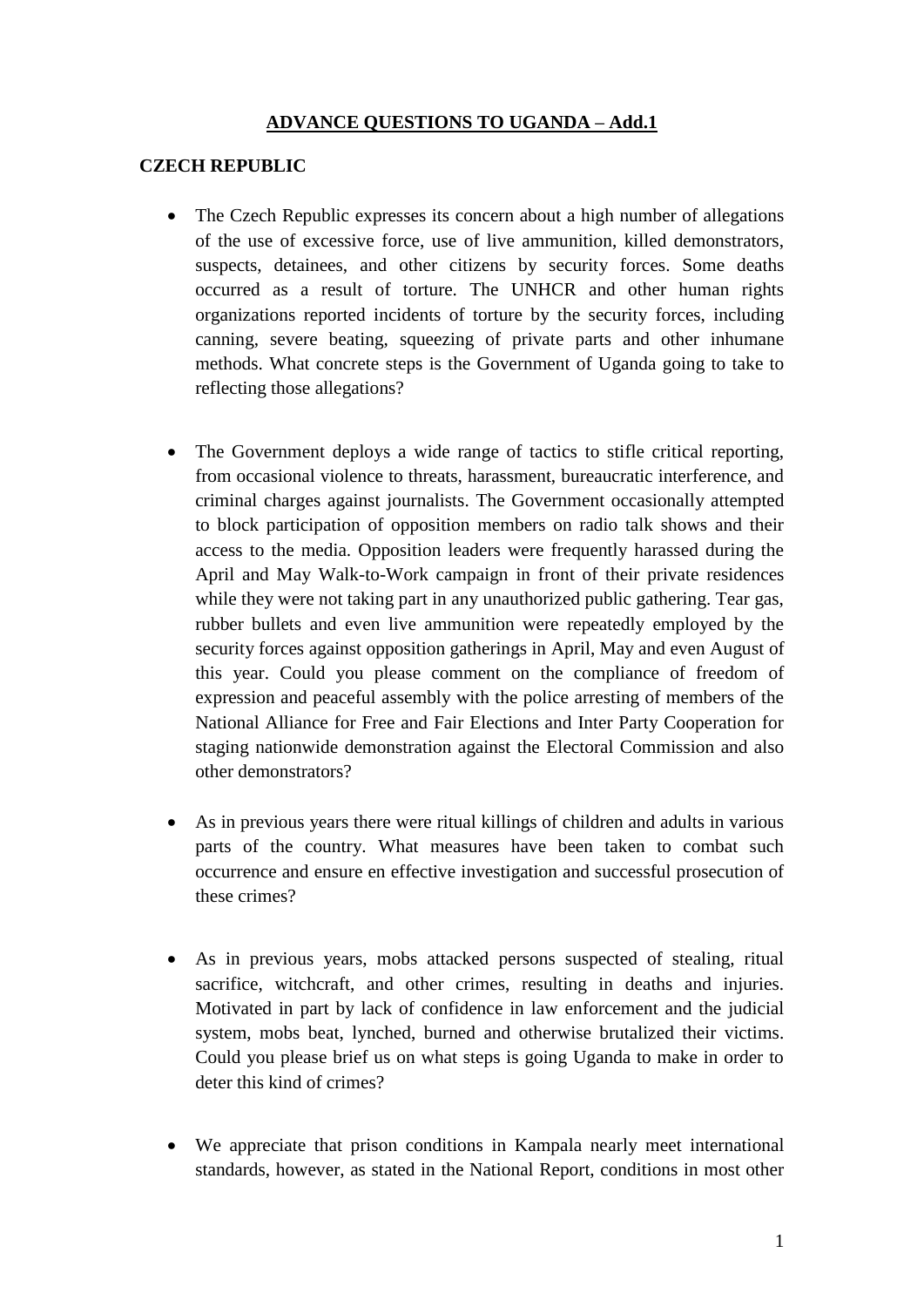prisons remained poor and in some cases life threatening. Prisons are overcrowded approximately three times over their capacity. The Prison Service recorded 103 prisoner deaths nationwide resulting from torture, overcrowding, malnutrition, poor sanitation, disease, and lack of medical care. Also the number of infants in women's prisons increased during the year. What measures does Uganda plan to take with respect to meeting international prison standards?

- Lower courts remain understaffed, weak, and inefficient. Judicial corruption is a problem. The military court system does not often assure the right to a fair trial as well. This inadequate system of judicial administration resulted in serious backlog of cases and limited the right to a fair trial. What steps have been taken to ensure fair trial?
- What steps have been taken to eliminate irregularities as bribery, intimidation, violence, multiple voting, and ballot stuffing, in future elections?
- Can you describe the role of about 18.000 auxiliary police units engaged in the run-up to this year's presidential and parliamentary elections? Could you comment on the impact of last year's restructuring of the security forces has had on their conduct?
- While we welcome that Uganda has enacted laws for protecting women against domestic violence, rape and sexual harassment, these laws are not enforced by the Government. Could you please elaborate further on the implementation of such laws?
- Uganda Demographic and Health Survey noted that just a small percentage of the population had been registered at birth. What measures are in place ensuring that all children are registered at birth?
- We appreciate that the Government of Uganda has enacted Prohibition of Female Genital Mutilation Bill. How Uganda plans to ensure observance of this law in practice?
- Child abuse remained a serious problem, particularly rape and sexual abuse of girls. UN report stated that 32 percent of marriages involved underage girls. Numerous reports point out to the LRA abductions of children during the year. Uganda is not a party to the 1980 Hague convention on the Civil Aspects of International Child Abduction. What measures are in place ensuring children